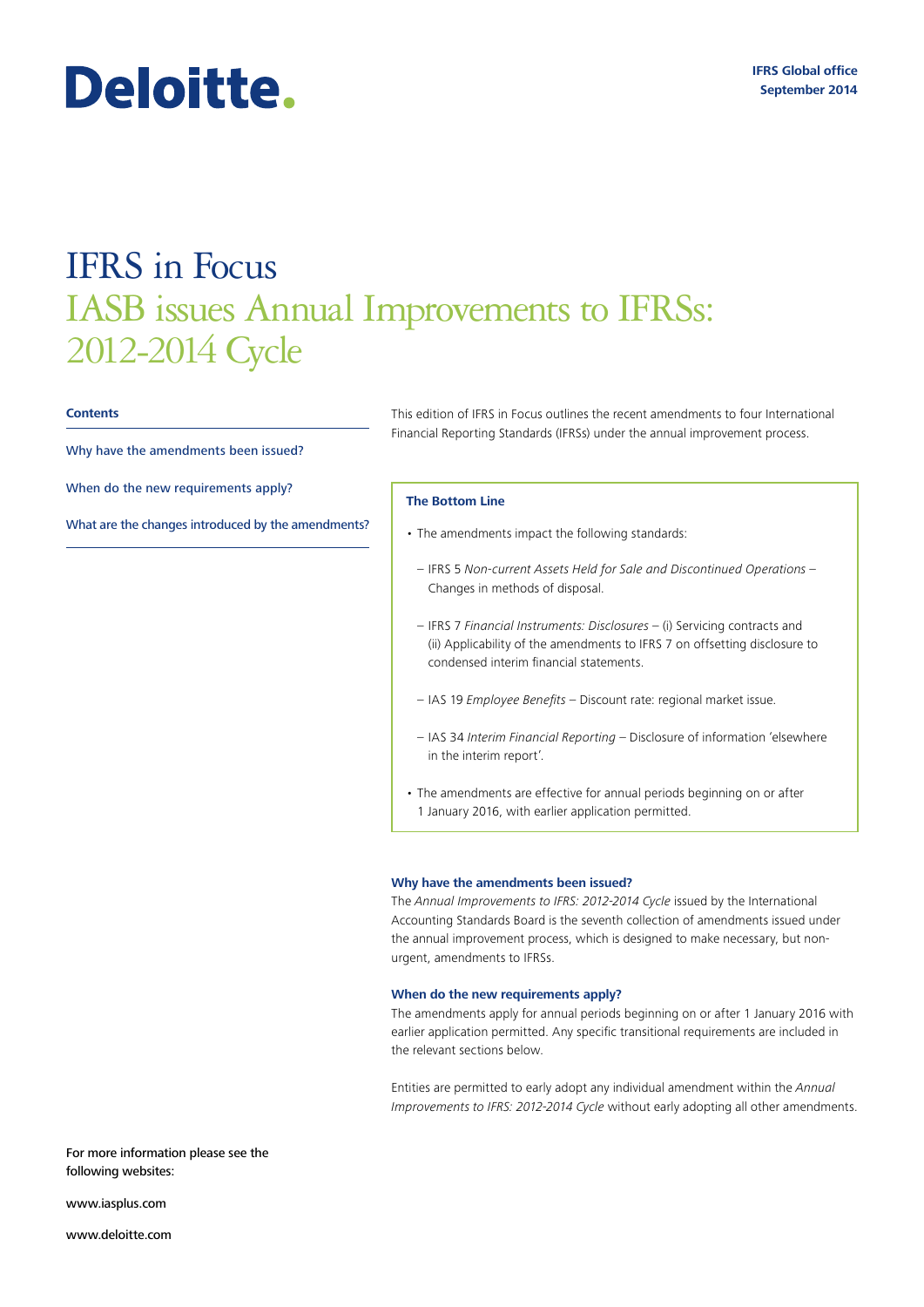# <span id="page-1-0"></span>**What are the changes introduced by the amendments?**

| <b>IFRS</b>                                                                               | <b>Topic</b>                                                                                                                      | <b>Amendment</b>                                                                                                                                                                                                                                                                                                                                                                                                                                                                                                                                                                                                                                                                                                                                                      |
|-------------------------------------------------------------------------------------------|-----------------------------------------------------------------------------------------------------------------------------------|-----------------------------------------------------------------------------------------------------------------------------------------------------------------------------------------------------------------------------------------------------------------------------------------------------------------------------------------------------------------------------------------------------------------------------------------------------------------------------------------------------------------------------------------------------------------------------------------------------------------------------------------------------------------------------------------------------------------------------------------------------------------------|
| IFRS 5<br>Non-current<br>Assets Held<br>for Sale and<br>Discontinued<br><b>Operations</b> | Changes in<br>methods of<br>disposal                                                                                              | The amendments introduce specific guidance in IFRS 5 for when an entity reclassifies<br>an asset (or disposal group) from held for sale to held for distribution to owners (or<br>vice versa), or when held-for-distribution accounting is discontinued. The amendments<br>state that:<br>• such reclassifications should not be considered changes to a plan of sale or a plan<br>of distribution to owners and that the classification, presentation and measurement<br>requirements applicable to the new method of disposal should be applied; and                                                                                                                                                                                                                |
|                                                                                           |                                                                                                                                   | • assets that no longer meet the criteria for held for distribution to owners (and do<br>not meet the criteria for held for sale) should be treated in the same way as assets<br>that cease to be classified as held for sale.                                                                                                                                                                                                                                                                                                                                                                                                                                                                                                                                        |
|                                                                                           |                                                                                                                                   | The amendments apply prospectively.                                                                                                                                                                                                                                                                                                                                                                                                                                                                                                                                                                                                                                                                                                                                   |
| <b>IFRS 7 Financial</b><br>Instruments:<br><b>Disclosure</b>                              | Servicing<br>contracts                                                                                                            | The amendments provide additional guidance to clarify whether a servicing contract<br>is continuing involvement in a transferred asset for the purposes of the disclosures<br>required in relation to transferred assets. Paragraph 42C(c) of IFRS 7 states that a<br>pass through arrangement under a servicing contract does not, in itself, constitute<br>a continuing involvement for the purposes of the transfer disclosure requirements.<br>However, in practice, most service contracts have additional features that lead to a<br>continuing involvement in the asset, for example, when the amount and/or timing of<br>the servicing fee depend on the amount and/or the timing of the cash flows collected.<br>The amendments add quidance to this effect. |
|                                                                                           |                                                                                                                                   | The amendments apply retrospectively but, to avoid the risk of hindsight being<br>applied in determining the fair value disclosures required, an entity is not required<br>to apply the amendments to any period beginning before the annual period in which<br>the amendments are first applied. A consequential amendment to IFRS 1 First-time<br>Adoption of International Financial Reporting Standards is also included in the<br>amendments to avoid first-time adopters being disadvantaged.                                                                                                                                                                                                                                                                   |
|                                                                                           | Applicability of<br>the amendments<br>to IFRS 7 on<br>offsetting<br>disclosure to<br>condensed<br>interim financial<br>statements | Amendments to IFRS 7 were made to remove uncertainty as to whether the disclosure<br>requirements on offsetting financial assets and financial liabilities (introduced in<br>December 2011 and effective for periods beginning on or after 1 January 2013)<br>should be included in condensed interim financial statements, and if so, whether in all<br>condensed interim financial statements after 1 January 2013 or only in the first year.<br>The amendments clarify that the offsetting disclosures are not explicitly required for<br>all interim periods. However, the disclosures may need to be included in condensed<br>interim financial statements to comply with IAS 34 Interim Financial Reporting.                                                    |
|                                                                                           |                                                                                                                                   | The amendments apply retrospectively in accordance with IAS 8 Accounting Policies,<br>Changes in Accounting Estimates and Errors.                                                                                                                                                                                                                                                                                                                                                                                                                                                                                                                                                                                                                                     |
| <b>IAS 19</b><br>Employee<br>Benefits                                                     | Discount rate:<br>regional market<br>issue                                                                                        | The amendments to IAS 19 clarify that the high quality corporate bonds used to<br>estimate the discount rate for post-employment benefits should be issued in the same<br>currency as the benefits to be paid. These amendments would result in the depth of<br>the market for high quality corporate bonds being assessed at currency level.                                                                                                                                                                                                                                                                                                                                                                                                                         |
|                                                                                           |                                                                                                                                   | The amendments apply from the beginning of the earliest comparative period<br>presented in the financial statements in which the amendments are first applied. Any<br>initial adjustment arising should be recognised in retained earnings at the beginning<br>of that period.                                                                                                                                                                                                                                                                                                                                                                                                                                                                                        |
| IAS 34 Interim<br>Financial<br>Reporting                                                  | Disclosure of<br>information<br>'elsewhere in the<br>interim report'                                                              | The amendments clarify the requirements relating to information required by IAS 34<br>that is presented elsewhere within the interim financial report but outside the interim<br>financial statements. The amendments require that such information be incorporated<br>by way of a cross-reference from the interim financial statements to the other part<br>of the interim financial report that is available to users on the same terms and at the<br>same time as the interim financial statements.                                                                                                                                                                                                                                                               |
|                                                                                           |                                                                                                                                   | The amendments apply retrospectively in accordance with IAS 8 Accounting Policies,<br>Changes in Accounting Estimates and Errors.                                                                                                                                                                                                                                                                                                                                                                                                                                                                                                                                                                                                                                     |